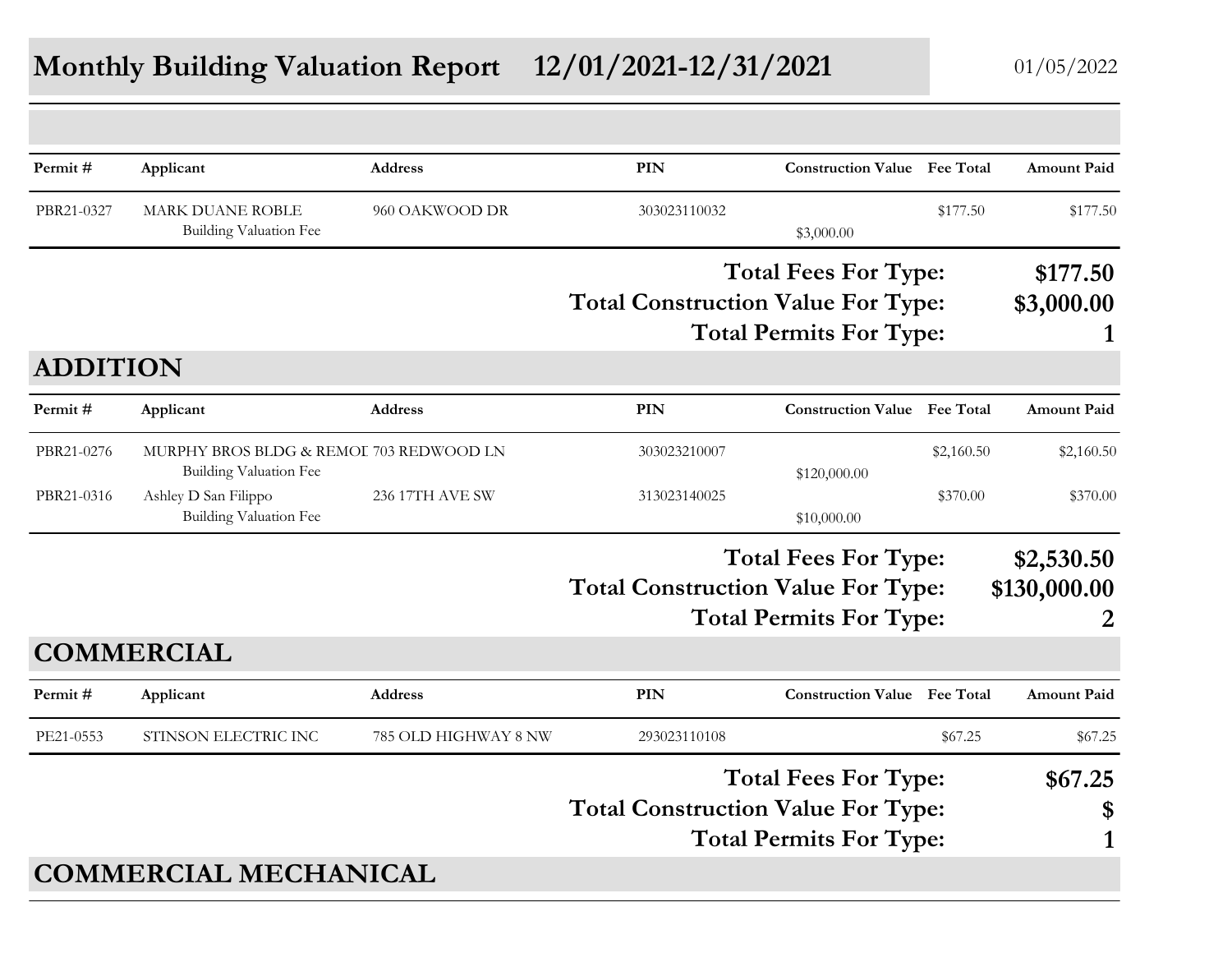| Permit#                | Applicant                                                                                                                                          | Address              | <b>PIN</b>                                                                                                 | <b>Construction Value</b> Fee Total                           |                      | <b>Amount Paid</b>          |
|------------------------|----------------------------------------------------------------------------------------------------------------------------------------------------|----------------------|------------------------------------------------------------------------------------------------------------|---------------------------------------------------------------|----------------------|-----------------------------|
| PM21-0489              | WENCL SERVICES INC                                                                                                                                 | <b>601 CAMPUS DR</b> | 323023420019                                                                                               |                                                               | \$883.45             | \$883.45                    |
|                        |                                                                                                                                                    |                      | <b>Total Construction Value For Type:</b>                                                                  | <b>Total Fees For Type:</b><br><b>Total Permits For Type:</b> |                      | \$883.45<br>\$<br>1         |
| <b>DECK</b>            |                                                                                                                                                    |                      |                                                                                                            |                                                               |                      |                             |
| Permit#                | Applicant                                                                                                                                          | <b>Address</b>       | <b>PIN</b>                                                                                                 | <b>Construction Value Fee Total</b>                           |                      | <b>Amount Paid</b>          |
| PBR21-0323             | NORWAY BUILDERS INC<br><b>Building Valuation Fee</b>                                                                                               | 1675 ROXANNA LN      | 193023220016                                                                                               | \$4,000.00                                                    | \$205.00             | \$205.00                    |
|                        |                                                                                                                                                    |                      | <b>Total Fees For Type:</b><br><b>Total Construction Value For Type:</b><br><b>Total Permits For Type:</b> |                                                               |                      | \$205.00<br>\$4,000.00      |
| <b>DRAIN TILE</b>      |                                                                                                                                                    |                      |                                                                                                            |                                                               |                      |                             |
| Permit#                | Applicant                                                                                                                                          | <b>Address</b>       | <b>PIN</b>                                                                                                 | <b>Construction Value</b> Fee Total                           |                      | <b>Amount Paid</b>          |
| PB21-0432<br>PB21-0433 | STANDARD WATER CONTROL 2286 THORNDALE AVE<br><b>Building Valuation Fee</b><br>STANDARD WATER CONTROL 2120 INCA LN<br><b>Building Valuation Fee</b> |                      | 183023130024<br>303023420026                                                                               | \$3,420.00<br>\$3,420.00                                      | \$132.27<br>\$132.27 | \$132.27<br>\$132.27        |
|                        |                                                                                                                                                    |                      | <b>Total Construction Value For Type:</b>                                                                  | <b>Total Fees For Type:</b><br><b>Total Permits For Type:</b> |                      | \$264.54<br>\$6,840.00<br>2 |
| <b>EGRESS</b>          |                                                                                                                                                    |                      |                                                                                                            |                                                               |                      |                             |
| Permit#                | Applicant                                                                                                                                          | Address              | PIN                                                                                                        | <b>Construction Value Fee Total</b>                           |                      | <b>Amount Paid</b>          |
| PBR21-0329             | <b>EGRESS WINDOW GUY</b><br><b>Building Valuation Fee</b>                                                                                          | 2210 7TH ST NW       | 303023120036                                                                                               | \$6,670.00                                                    | \$278.43             | \$278.43                    |

**Total Fees For Type: \$278.43**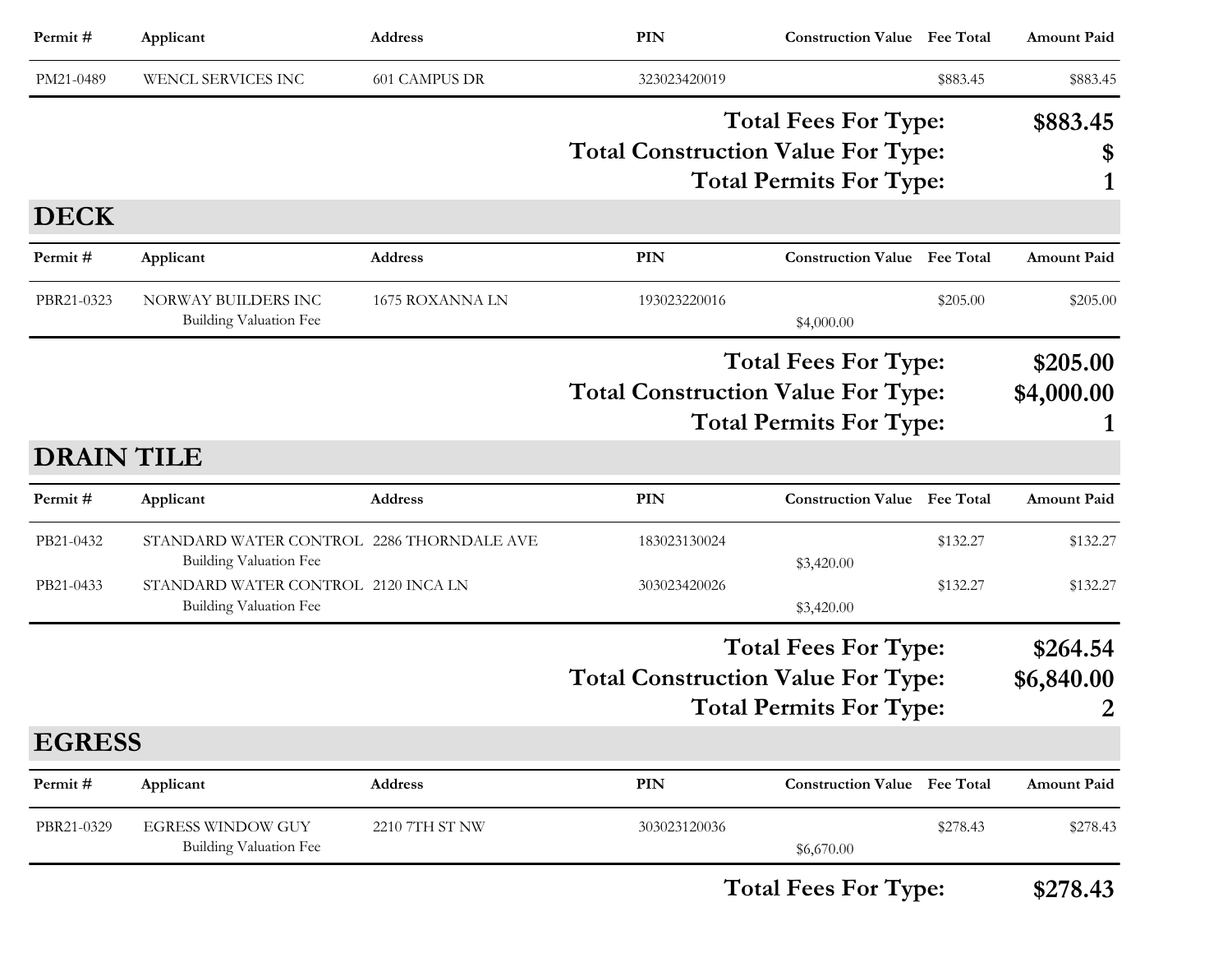**Total Construction Value For Type: \$6,670.00 Total Permits For Type: 1**

#### **FIRE ALARM**

| Permit#   | Applicant                                       | <b>Address</b>         | PIN                                       | <b>Construction Value</b> Fee Total |            | <b>Amount Paid</b> |
|-----------|-------------------------------------------------|------------------------|-------------------------------------------|-------------------------------------|------------|--------------------|
| PF21-0078 | ELECTRIC FIRE AND SECURITY 730 5TH ST SW        |                        | 323023420011                              |                                     | \$106.00   | \$106.00           |
| PF21-0079 | AUDIO & SECURITY ENGINEEI 1950 OLD HIGHWAY 8 NW |                        | 173023440006                              |                                     | \$104.08   | \$104.08           |
|           |                                                 |                        |                                           | <b>Total Fees For Type:</b>         |            | \$210.08           |
|           |                                                 |                        | <b>Total Construction Value For Type:</b> |                                     |            | \$                 |
|           |                                                 |                        |                                           | <b>Total Permits For Type:</b>      |            | 2                  |
|           | <b>FIRE SPRINKLER</b>                           |                        |                                           |                                     |            |                    |
| Permit#   | Applicant                                       | Address                | <b>PIN</b>                                | <b>Construction Value</b> Fee Total |            | <b>Amount Paid</b> |
| PF21-0057 | VIKING AUTOMATIC SPRINKLI 1411 1ST AVE NW       |                        | 213023230007                              |                                     | \$185.86   | \$185.86           |
| PF21-0070 | VIKING AUTOMATIC SPRINKLI 2100 OLD HIGHWAY 8 NW |                        | 173023410003                              |                                     | \$191.90   | \$191.90           |
| PF21-0075 | AHERN FIRE PROTECTION                           | 141 14TH ST NW         | 203023410084                              |                                     | \$1,860.37 | \$1,860.37         |
| PF21-0077 | SUMMIT FIRE PROTECTION                          | 1129 SILVER LAKE RD NW | 193023430042                              |                                     | \$86.75    | \$86.75            |
| PF21-0080 | FIRE SUPPRESSION SERVICES L 1376 NORTHWEST PKWY |                        | 203023130024                              |                                     | \$56.45    | \$56.45            |
|           |                                                 |                        |                                           | <b>Total Fees For Type:</b>         |            | \$2,381.33         |
|           |                                                 |                        | <b>Total Construction Value For Type:</b> |                                     |            | \$                 |
|           |                                                 |                        |                                           | <b>Total Permits For Type:</b>      |            | 5                  |
|           | <b>IRRIGATION METER</b>                         |                        |                                           |                                     |            |                    |
| Permit#   | Applicant                                       | <b>Address</b>         | PIN                                       | <b>Construction Value</b> Fee Total |            | <b>Amount Paid</b> |
| PP21-0330 | GILBERT MECHANICAL CONTI 600 COUNTY ROAD D W    |                        | 323023430013                              |                                     | \$76.00    | \$76.00            |
|           |                                                 |                        |                                           | <b>Total Fees For Type:</b>         |            | \$76.00            |
|           |                                                 |                        | <b>Total Construction Value For Type:</b> |                                     |            | \$                 |
|           |                                                 |                        |                                           | <b>Total Permits For Type:</b>      |            | $\mathbf{1}$       |
|           |                                                 |                        |                                           |                                     |            |                    |

### **MECHANICAL**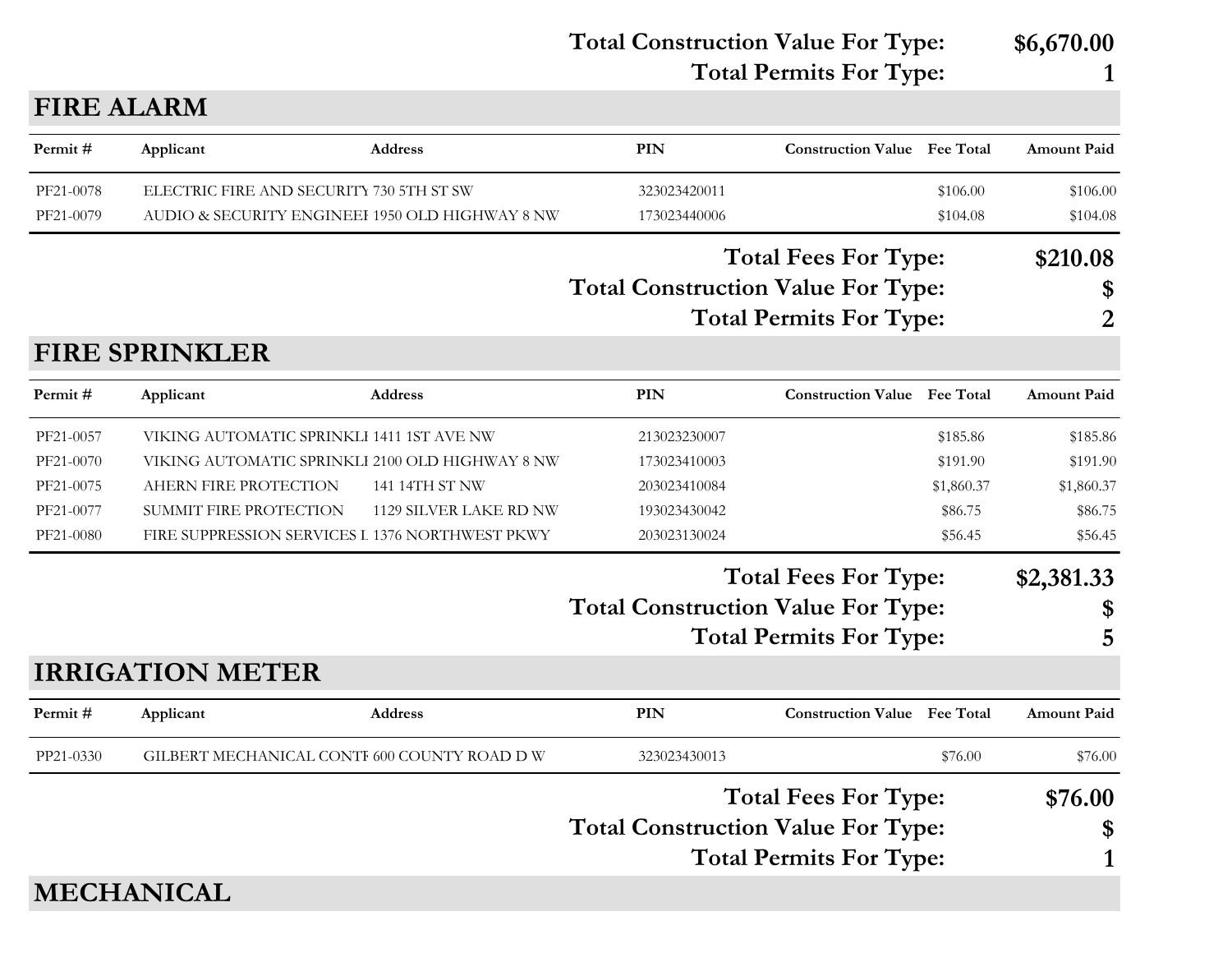| Permit#   | Applicant                                       | Address             | PIN          | <b>Construction Value Fee Total</b> |          | Amount Paid |
|-----------|-------------------------------------------------|---------------------|--------------|-------------------------------------|----------|-------------|
| PM21-0459 | MN PLUMBING & HOME SERVI 119 30TH AVE NW        |                     | 303023330064 |                                     | \$65.50  | \$65.50     |
| PM21-0471 | ST. PAUL PLUMBING AND & HE 1150 ROSE LN         |                     | 203023340118 |                                     | \$113.00 | \$113.00    |
| PM21-0472 | PROFESSIONAL MECHANICAL 1541 16TH ST NW         |                     | 203023230023 |                                     | \$65.50  | \$65.50     |
| PM21-0473 | AQUARIUS WATER CONDITION 1580 16TH ST NW        |                     | 203023220058 |                                     | \$113.00 | \$113.00    |
| PM21-0474 | APOLLO HTG / AFFORDABLE (290 17TH AVE SW        |                     | 313023140097 |                                     | \$65.50  | \$65.50     |
| PM21-0475 | MARK W CARROLL                                  | 176 15TH AVE NW     | 293023330058 |                                     | \$113.00 | \$113.00    |
| PM21-0476 | RICCAR HEATING & A/C                            | 285 WINDSOR LN      | 313023130058 |                                     | \$145.50 | \$145.50    |
| PM21-0477 | CENTERPOINT ENERGY                              | 645 3RD AVE NW      | 293023140027 |                                     | \$113.00 | \$113.00    |
| PM21-0478 | KRINKIE HEATING & AIR                           | 275 KIMBERLY DR     | 303023440038 |                                     | \$65.50  | \$65.50     |
| PM21-0479 | <b>G &amp; H HEATING</b>                        | 1429 ROSEWOOD CT    | 203023230079 |                                     | \$113.00 | \$113.00    |
| PM21-0480 | DEANS PROFESSIONAL PLUMB 2153 MISSISSIPPI ST    |                     | 183023420021 |                                     | \$65.50  | \$65.50     |
| PM21-0481 | FIRESIDE HEARTH AND HOME 1660 17TH AVE NW       |                     | 193023110084 |                                     | \$86.00  | \$86.00     |
| PM21-0482 | FIRESIDE HEARTH AND HOME 2209 LONG LAKE RD      |                     | 183023410001 |                                     | \$86.00  | \$86.00     |
| PM21-0483 | <b>SERVIN PLUMBING</b>                          | 1376 NORTHWEST PKWY | 203023130024 |                                     | \$65.50  | \$65.50     |
| PM21-0484 | ALAN E MARKHAM                                  | 1789 SIOUX BLVD     | 303023410049 |                                     | \$86.00  | \$86.00     |
| PM21-0485 | TWIN CITY HEATING AND AIR 1675 VALERIE LN       |                     | 193023220034 |                                     | \$65.50  | \$65.50     |
| PM21-0486 | B&D PLUMBING, HEATING & A 846 REDWOOD LN        |                     | 303023210022 |                                     | \$65.50  | \$65.50     |
| PM21-0487 | PROFESSIONAL MECHANICAL 2441 PLEASANT VIEW DR   |                     | 183023230041 |                                     | \$65.50  | \$65.50     |
| PM21-0488 | <b>GV HEATING AND AIR</b>                       | 2013 WALNUT AVE     | 183023320050 |                                     | \$113.00 | \$113.00    |
| PM21-0490 | GLOWING HEARTH AND HOM 1376 NORTHWEST PKWY      |                     | 203023130024 |                                     | \$213.50 | \$213.50    |
| PM21-0491 | BONFE'S PLUMBING, HEATING 2347 INCA LN          |                     | 303023420040 |                                     | \$65.50  | \$65.50     |
| PM21-0492 | BOYS AIRTECH HEATING, COC 2091 LONGVIEW DR      |                     | 183023130006 |                                     | \$113.00 | \$113.00    |
| PM21-0493 | NORTHERN HEATING & AC                           | 607 11TH AVE NW     | 293023240042 |                                     | \$113.00 | \$113.00    |
| PM21-0494 | THE SNELLING CO                                 | 645 3RD AVE NW      | 293023140027 |                                     | \$113.00 | \$113.00    |
| PM21-0495 | PROFESSIONAL MECHANICAL 126 WEDGEWOOD CT        |                     | 293023340078 |                                     | \$113.00 | \$113.00    |
| PM21-0496 | AQUARIUS WATER CONDITION 1126 CHELSEA CT        |                     | 203023340104 |                                     | \$65.50  | \$65.50     |
| PM21-0497 | MASTER PLUMBING SERVICES 444 9TH AVE NW         |                     | 293023310008 |                                     | \$145.50 | \$145.50    |
| PM21-0498 | TWIN CITY HEATING AND AIR 2439 17TH AVE NW      |                     | 183023110086 |                                     | \$65.50  | \$65.50     |
| PM21-0499 | RIVER CITY PLUMBING CO.                         | 1698 ROXANNA LN     | 193023220030 |                                     | \$113.00 | \$113.00    |
| PM21-0500 | APOLLO HTG / AFFORDABLE (537 INCA LN            |                     | 303023140058 |                                     | \$113.00 | \$113.00    |
| PM21-0501 | STANDARD HTG & A/C CO                           | 2631 WEXFORD CT     | 303023340080 |                                     | \$113.00 | \$113.00    |
| PM21-0502 | STANDARD HTG & A/C CO                           | 1957 3RD ST SW      | 313023140062 |                                     | \$65.50  | \$65.50     |
| PM21-0503 | STANDARD HTG & A/C CO                           | 1127 PECKS WOODS DR | 193023330076 |                                     | \$113.00 | \$113.00    |
| PM21-0504 | BONFE'S PLUMBING, HEATING 581 SILVER LAKE RD NW |                     | 303023130096 |                                     | \$65.50  | \$65.50     |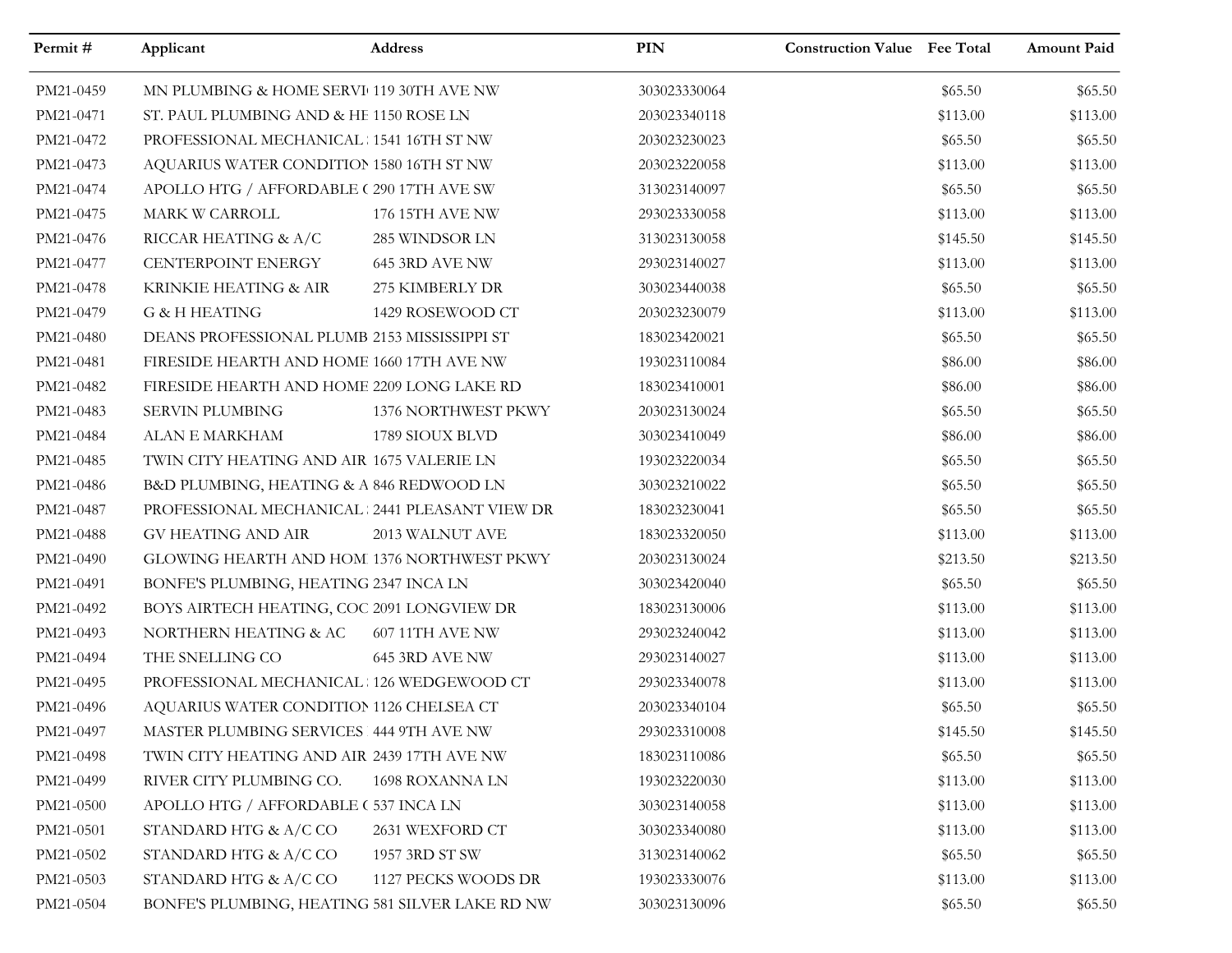| PM21-0505 | DEANS PROFESSIONAL PLUMB 1791 STINSON BLVD |                       | 193023220023 | \$65.50  | \$65.50  |
|-----------|--------------------------------------------|-----------------------|--------------|----------|----------|
| PM21-0506 | PROFESSIONAL MECHANICAL : 2151 29TH AVE NW |                       | 183023310018 | \$113.00 | \$113.00 |
| PM21-0507 | LOGAN COMPANIES                            | <b>298 3RD AVE SE</b> | 333023230037 | \$240.50 | \$240.50 |
| PM21-0508 | <b>COMFORT SOLUTIONS</b>                   | 1250 FOXWOOD CT       | 173023230035 | \$65.50  | \$65.50  |
| PM21-0509 | <b>CENTERPOINT ENERGY</b>                  | 737 FOREST DALE RD    | 303023210034 | \$113.00 | \$113.00 |
| PM21-0510 | SABRE PLUMBING AND HEATI 1396 OLD HWY 8 NW |                       | 203023140060 | \$145.50 | \$145.50 |
| PM21-0511 | GV HEATING AND AIR                         | 216 HERITAGE LN       | 303023440046 | \$113.00 | \$113.00 |
| PM21-0512 | K B SERVICE                                | 3034 21ST LN NW       | 183023320009 | \$65.50  | \$65.50  |
| PM21-0513 | COMFORT MATTERS HEATING 533 DRIFTWOOD CIR  |                       | 303023240049 | \$65.50  | \$65.50  |
|           |                                            |                       |              |          |          |

**Total Construction Value For Type: \$ Total Fees For Type: \$4,248.50 Total Permits For Type: 43**

**MISC**

| Permit#    | Applicant                                                                   | <b>Address</b>         | PIN          | <b>Construction Value</b> | <b>Fee Total</b> | <b>Amount Paid</b> |
|------------|-----------------------------------------------------------------------------|------------------------|--------------|---------------------------|------------------|--------------------|
| PBR21-0299 | S & D GARAGE DOOR & REMOI 221 2ND AVE SE<br><b>Building Valuation Fee</b>   |                        | 333023230057 | \$25,000.00               | \$782.50         | \$782.50           |
| PBR21-0309 | MINNESOTA RUSCO INC<br>Building Valuation Fee                               | 1347 POPPYSEED CT      | 173023230046 | \$11,666.00               | \$415.81         | \$415.81           |
| PBR21-0312 | <b>AMERICAN WATERWORKS</b><br>Building Valuation Fee                        | 1545 STINSON BLVD      | 193023230012 | \$11,419.57               | \$409.05         | \$409.05           |
| PBR21-0313 | KITCHENS BY DESIGN<br>Building Valuation Fee                                | <b>80 17TH AVE SW</b>  | 313023110064 | \$8,000.00                | \$315.00         | \$315.00           |
| PBR21-0315 | BECKER BUILDING & REMODE 338 WYNDHAM CIR E<br>Building Valuation Fee        |                        | 303023310023 | \$23,500.00               | \$741.25         | \$741.25           |
| PBR21-0325 | <b>ARKO RESTORATION</b><br>Building Valuation Fee                           | 649 OLD HWY 8 NW # 325 | 293023130153 | \$168,000.00              | \$2,688.50       | \$2,688.50         |
| PBR21-0326 | <b>KEN BRESKE</b><br>Building Valuation Fee                                 | 554 INCA LN            | 303023130075 | \$10,000.00               | \$273.00         | \$273.00           |
| PBR21-0330 | GREAT LAKES WINDOW SIDIN 2979 INNSBRUCK DR<br><b>Building Valuation Fee</b> |                        | 193023320039 | \$10,000.00               | \$370.00         | \$370.00           |
| PBR21-0331 | MICHAEL HENDERSON<br>Building Valuation Fee                                 | 3215 RICE CREEK TER    | 183023230038 | \$10,000.00               | \$370.00         | \$370.00           |

**Total Construction Value For Type: \$277,585.57**

**Total Fees For Type: \$6,365.11**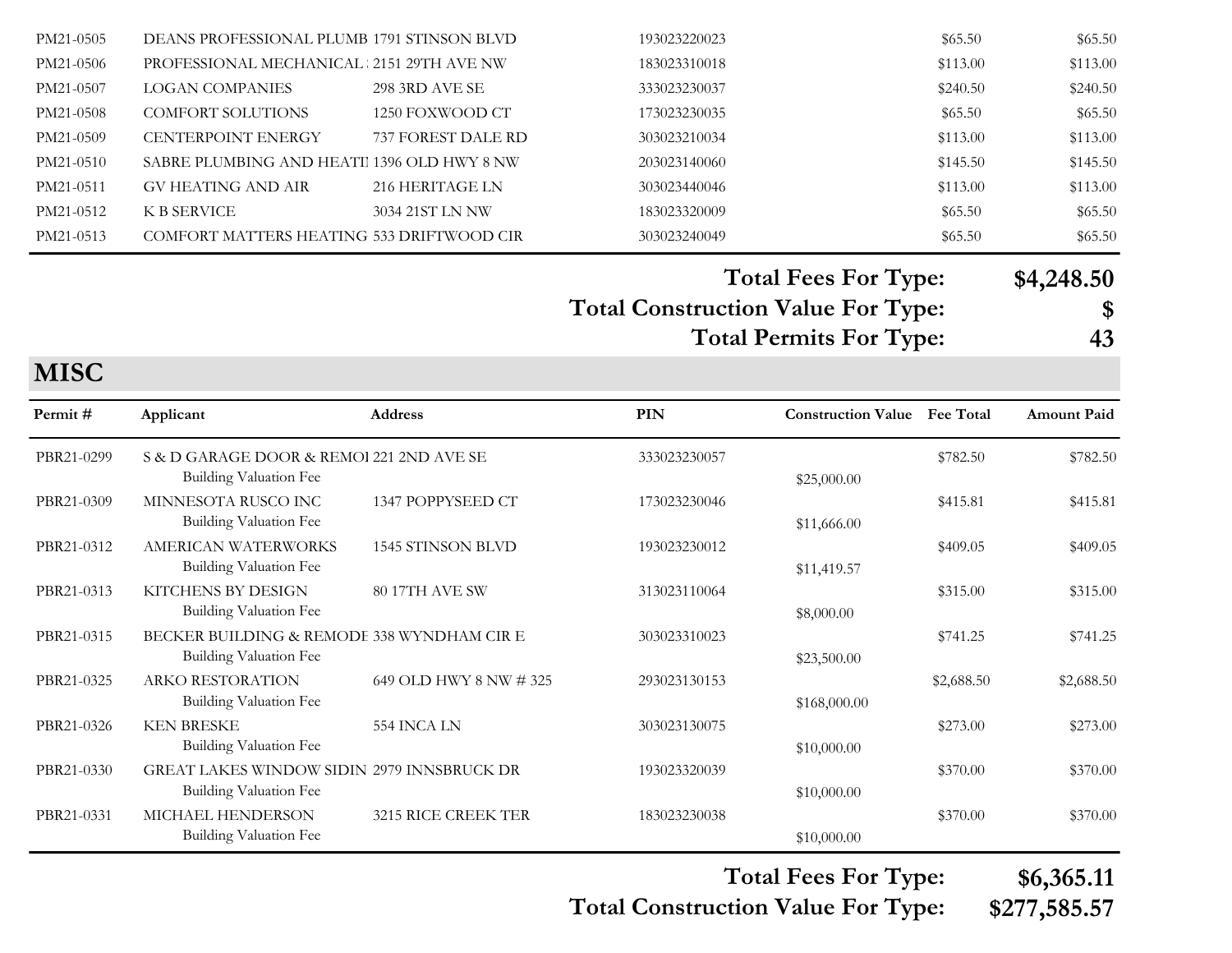#### **Total Permits For Type: 9**

### **NEW MULTI FAMILY**

| Permit#         | Applicant                                              | <b>Address</b>         | <b>PIN</b>                                | <b>Construction Value Fee Total</b> |              | <b>Amount Paid</b> |
|-----------------|--------------------------------------------------------|------------------------|-------------------------------------------|-------------------------------------|--------------|--------------------|
| PBR21-0280      | FIRSTAR BANK OF MN NA<br><b>Building Valuation Fee</b> | 2299 PALMER DR         | 193023430034                              | \$4,500,000.00                      | \$636,115.74 | \$636,115.74       |
|                 |                                                        |                        |                                           | <b>Total Fees For Type:</b>         |              | \$636,115.74       |
|                 |                                                        |                        | <b>Total Construction Value For Type:</b> |                                     |              | \$4,500,000.00     |
|                 |                                                        |                        |                                           | <b>Total Permits For Type:</b>      |              |                    |
| <b>OFP</b>      |                                                        |                        |                                           |                                     |              |                    |
| Permit#         | Applicant                                              | Address                | <b>PIN</b>                                | <b>Construction Value</b> Fee Total |              | Amount Paid        |
| POFP21-0055     | DAVID W HILL                                           | 1933 INCA LN           | 303023410015                              |                                     | \$50.00      | \$50.00            |
| POFP21-0056     | LINN A BJORNRUD                                        | 1061 2ND ST NW         | 293023340046                              |                                     | \$40.00      | \$40.00            |
| POFP21-0057     | <b>ANTHONY CHERNE</b>                                  | 1001 2ND ST NW         | 293023340049                              |                                     | \$60.00      | \$60.00            |
| POFP21-0059     | Anu V Berry                                            | 1344 OLD HWY 8 NW      | 203023410065                              |                                     | \$45.00      | \$45.00            |
|                 |                                                        |                        |                                           | <b>Total Fees For Type:</b>         |              | \$195.00           |
|                 |                                                        |                        | <b>Total Construction Value For Type:</b> |                                     |              | \$                 |
|                 |                                                        |                        |                                           | <b>Total Permits For Type:</b>      |              | 4                  |
| <b>PLUMBING</b> |                                                        |                        |                                           |                                     |              |                    |
| Permit#         | Applicant                                              | Address                | <b>PIN</b>                                | <b>Construction Value</b> Fee Total |              | <b>Amount Paid</b> |
| PP21-0302       | CHRISTOPHER DAVID KALM                                 | 221 2ND AVE SE         | 333023230057                              |                                     | \$79.00      | \$79.00            |
| PP21-0307       | DEANS PROFESSIONAL PLUMB 2153 MISSISSIPPI ST           |                        | 183023420021                              |                                     | \$156.50     | \$156.50           |
| PP21-0308       | MARK W CARROLL                                         | $176$ 15TH AVE NW      | 293023330058                              |                                     | \$69.90      | \$69.90            |
| PP21-0309       | MARK W CARROLL                                         | <b>176 15TH AVE NW</b> | 293023330058                              |                                     | \$69.90      | \$69.90            |
| PP21-0310       | Kyle R Pedersen                                        | 890 PATTON RD          | 303023110015                              |                                     | \$69.55      | \$69.55            |
| PP21-0311       | <b>SERVIN PLUMBING</b>                                 | 1376 NORTHWEST PKWY    | 203023130024                              |                                     | \$94.50      | \$94.50            |
| PP21-0312       | MASTER PLUMBING SERVICES 2887 FOREST DALE RD           |                        | 303023230002                              |                                     | \$71.25      | \$71.25            |

PP21-0313 B&D PLUMBING, HEATING & A 846 REDWOOD LN 303023210022 \$234.00 \$234.00 \$234.00 PP21-0314 PJS PLUMBING LLC 554 INCA LN 303023130075 \$79.00 \$79.00 \$79.00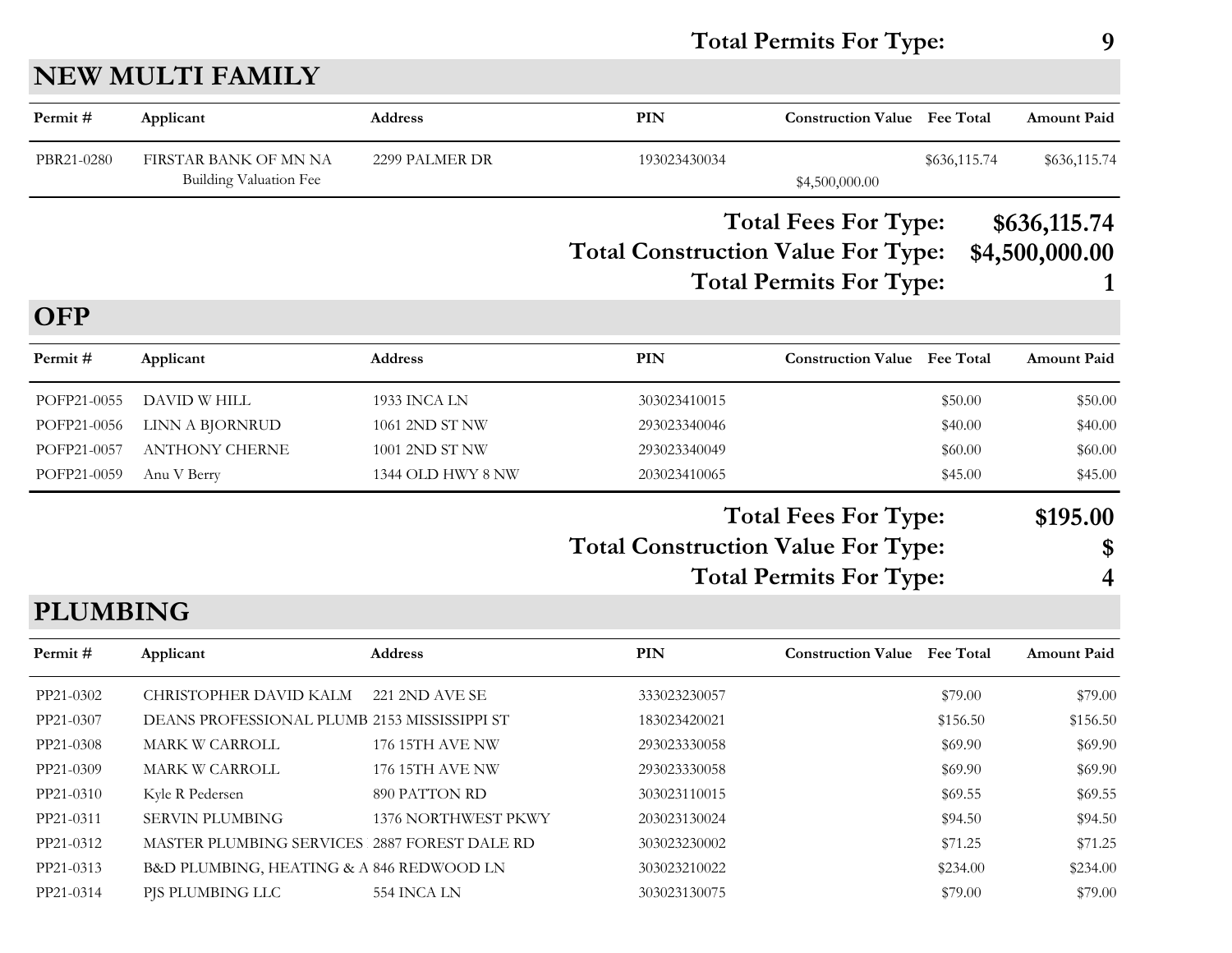| PP21-0315 | MN PLUMBING & HOME SERVI 2240 ERIN CT |                  | 183023130035 | \$69.75  | \$69.75  |
|-----------|---------------------------------------|------------------|--------------|----------|----------|
| PP21-0316 | MINNESOTA RUSCO INC                   | 65 WINDSOR CT    | 313023120081 | \$70.50  | \$70.50  |
| PP21-0324 | CENTER POINT PLUMBING                 | 298 3RD AVE SE   | 333023230037 | \$125.50 | \$125.50 |
| PP21-0325 | KNIGHTS PLUMBING LLC                  | 478 10TH AVE NW  | 293023310019 | \$70.65  | \$70.65  |
| PP21-0326 | KNIGHTS PLUMBING LLC                  | 2049 29TH AVE NW | 183023310041 | \$70.50  | \$70.50  |
| PP21-0327 | LOGAN COMPANIES                       | 298 3RD AVE SE   | 333023230037 | \$143.33 | \$143.33 |

**Total Fees For Type: \$1,473.83**

#### **Total Construction Value For Type: \$**

**Total Permits For Type: 15**

### **RESIDENTIAL**

| Permit#   | Applicant                                  | <b>Address</b>         | <b>PIN</b>   | <b>Construction Value</b> Fee Total |          | <b>Amount Paid</b> |
|-----------|--------------------------------------------|------------------------|--------------|-------------------------------------|----------|--------------------|
| PE21-0441 | MIDWEST ELECTRIC AND GEN 1705 17TH AVE NW  |                        | 193023110013 |                                     | \$128.00 | \$128.00           |
| PE21-0515 | SPARK ELECTRIC                             | 2024 29TH AVE NW       | 183023320069 |                                     | \$68.00  | \$68.00            |
| PE21-0526 | SPARK ELECTRIC                             | 3056 STINSON CT        | 303023220029 |                                     | \$68.00  | \$68.00            |
| PE21-0533 | SPARK ELECTRIC                             | 590 YANKTON COLLEGE LN | 303023230036 |                                     | \$68.00  | \$68.00            |
| PE21-0534 | <b>JUSTIN KLEINSCHMIT</b>                  | <b>646 MCCALLUM DR</b> | 323023330068 |                                     | \$68.00  | \$68.00            |
| PE21-0535 | MUSKA ELECTRIC COMPANY                     | 1001 2ND ST NW         | 293023340049 |                                     | \$68.00  | \$68.00            |
| PE21-0536 | SPARK ELECTRIC                             | 3260 STINSON CT        | 303023220021 |                                     | \$68.00  | \$68.00            |
| PE21-0537 | AQUARIUS WATER CONDITION 1580 16TH ST NW   |                        | 203023220058 |                                     | \$68.00  | \$68.00            |
| PE21-0538 | D R ELECTRIC LLC                           | <b>433 RIVIERA DR</b>  | 323023310060 |                                     | \$58.00  | \$58.00            |
| PE21-0540 | DIBA S ELECTRIC                            | <b>170 23RD AVE NW</b> | 303023430013 |                                     | \$68.00  | \$68.00            |
| PE21-0541 | LUMBERJACK ELECTRIC                        | 142 19TH AVE SW        | 313023110085 |                                     | \$68.00  | \$68.00            |
| PE21-0542 | POWERHOUSE ELECTRIC                        | 1150 ROSE LN           | 203023340118 |                                     | \$68.00  | \$68.00            |
| PE21-0543 | HUBBARD ELECTRIC INC                       | 1203 12TH AVE NW       | 203023310024 |                                     | \$68.00  | \$68.00            |
| PE21-0544 | BOYS AIRTECH HEATING, COC 167 WINDSOR LN   |                        | 313023120021 |                                     | \$128.00 | \$128.00           |
| PE21-0545 | NORDEAST ELECTRIC INC                      | 346 3RD AVE SE         | 333023230131 |                                     | \$68.00  | \$68.00            |
| PE21-0546 | KNOBELSDORFF ELECTRIC IN 2700 16TH TER NW  |                        | 193023210075 |                                     | \$128.00 | \$128.00           |
| PE21-0547 | <b>BIO ELECTRIC LLC</b>                    | 1396 OLD HWY 8 NW      | 203023140060 |                                     | \$128.00 | \$128.00           |
| PE21-0548 | <b>GENEX ELECTRIC</b>                      | 221 2ND AVE SE         | 333023230057 |                                     | \$128.00 | \$128.00           |
| PE21-0549 | <b>GV HEATING AND AIR</b>                  | 2013 WALNUT AVE        | 183023320050 |                                     | \$68.00  | \$68.00            |
| PE21-0550 | <b>GENUINE ELECTRIC LLC</b>                | 80 17TH AVE SW         | 313023110064 |                                     | \$128.00 | \$128.00           |
| PE21-0551 | 4FRONT ENERGY SOLUTIONS 2330 THORNDALE AVE |                        | 183023130027 |                                     | \$68.00  | \$68.00            |
| PE21-0552 | EDISON ELECTRIC LLC                        | 824 7TH AVE NW         | 293023120038 |                                     | \$68.00  | \$68.00            |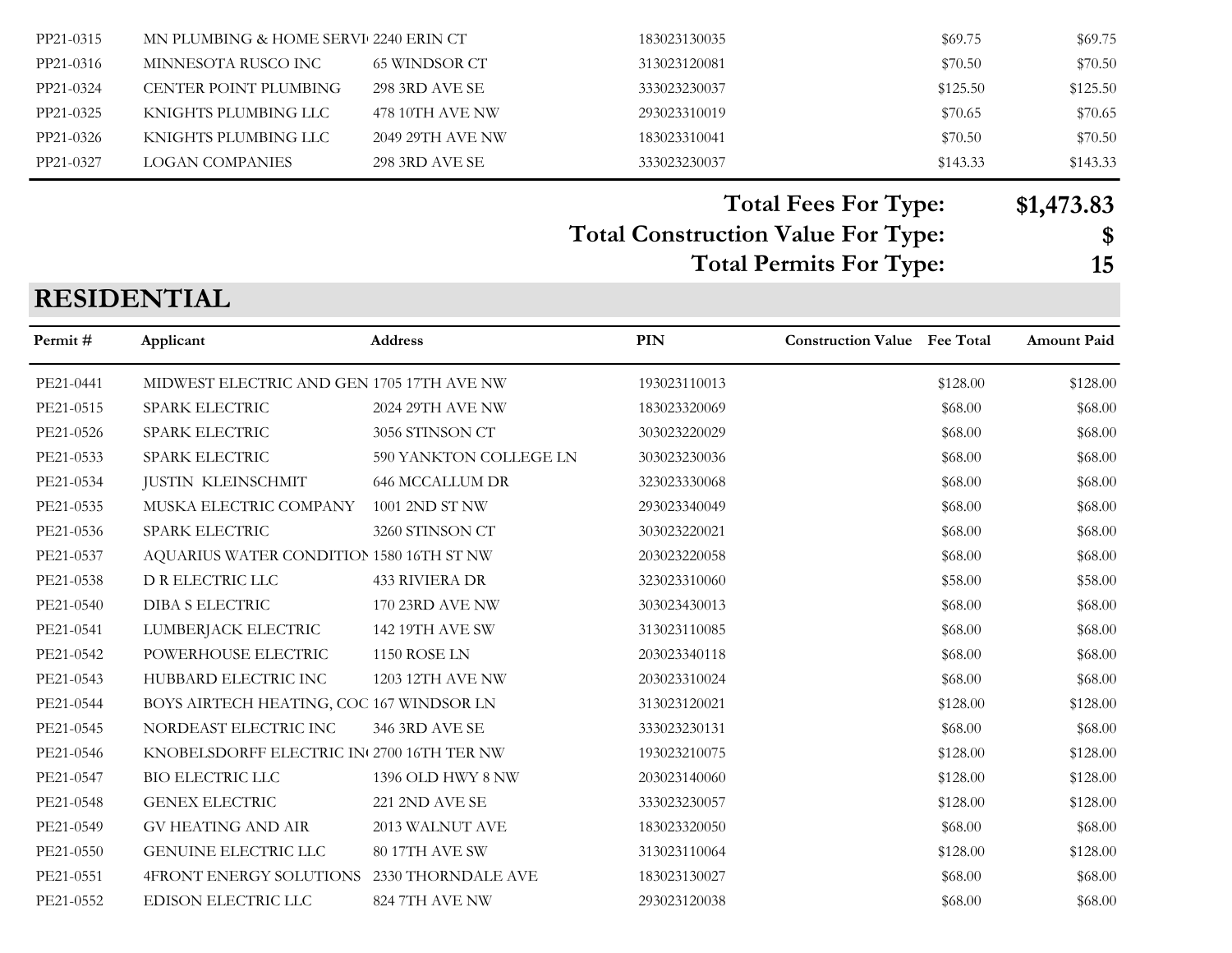| <b>SAINT ANTHONY</b><br>Permit# | Applicant                                             | Address               | <b>PIN</b>                                | <b>Construction Value</b> Fee Total |          | <b>Amount Paid</b> |  |  |
|---------------------------------|-------------------------------------------------------|-----------------------|-------------------------------------------|-------------------------------------|----------|--------------------|--|--|
|                                 |                                                       |                       |                                           |                                     |          |                    |  |  |
|                                 |                                                       |                       |                                           |                                     |          |                    |  |  |
|                                 |                                                       |                       |                                           | <b>Total Permits For Type:</b>      |          | 3                  |  |  |
|                                 |                                                       |                       | <b>Total Construction Value For Type:</b> |                                     |          | \$25,700.00        |  |  |
|                                 |                                                       |                       |                                           | <b>Total Fees For Type:</b>         |          | \$667.85           |  |  |
|                                 | <b>Building Valuation Fee</b>                         |                       |                                           | \$13,000.00                         |          |                    |  |  |
| PB21-0445                       | BEAR ROOFING & EXTERIORS 1101 BLACK OAK DR            |                       | 193023340051                              |                                     | \$309.50 | \$309.50           |  |  |
| PB21-0438                       | <b>SELA ROOFING</b><br><b>Building Valuation Fee</b>  | <b>695 RIVIERA DR</b> | 323023330082                              | \$12,000.00                         | \$291.00 | \$291.00           |  |  |
| PB21-0435                       | <b>GREGG A HANER</b><br><b>Building Valuation Fee</b> | 2553 COUNTY ROAD H W  | 183023210008                              | \$700.00                            | \$67.35  | \$67.35            |  |  |
| Permit#                         | Applicant                                             | <b>Address</b>        | <b>PIN</b>                                | <b>Construction Value</b> Fee Total |          | <b>Amount Paid</b> |  |  |
| <b>ROOFING</b>                  |                                                       |                       |                                           |                                     |          |                    |  |  |
|                                 |                                                       |                       |                                           | <b>Total Permits For Type:</b>      |          | 36                 |  |  |
|                                 |                                                       |                       | <b>Total Construction Value For Type:</b> |                                     |          | \$3,038.00<br>\$   |  |  |
|                                 |                                                       |                       |                                           | <b>Total Fees For Type:</b>         |          |                    |  |  |
| PE21-0570                       | SPARK ELECTRIC                                        | 1127 PECKS WOODS DR   | 193023330076                              |                                     | \$68.00  | \$68.00            |  |  |
| PE21-0569                       | DYNASTY ELECTRIC INC                                  | 770 TORCHWOOD DR      | 303023220014                              |                                     | \$68.00  | \$68.00            |  |  |
| PE21-0568                       | CENTERPOINT ENERGY                                    | 737 FOREST DALE RD    | 303023210034                              |                                     | \$68.00  | \$68.00            |  |  |
| PE21-0567                       | <b>GV HEATING AND AIR</b>                             | 216 HERITAGE LN       | 303023440046                              |                                     | \$68.00  | \$68.00            |  |  |
| PE21-0566                       | <b>DAVID WEIBERG</b>                                  | 536 INCA LN           | 303023140064                              |                                     | \$68.00  | \$68.00            |  |  |
| PE21-0565                       | SUBURBAN ELECTRIC                                     | 533 DRIFTWOOD CIR     | 303023240049                              |                                     | \$68.00  | \$68.00            |  |  |
| PE21-0563                       | RAYNIE SUTHERLAND                                     | 720 MCCALLUM DR       | 323023330073                              |                                     | \$128.00 | \$128.00           |  |  |
| PE21-0562                       | QAYOOM A HASNI                                        | 609 SEARLES ST        | 203023420048                              |                                     | \$68.00  | \$68.00            |  |  |
| PE21-0559                       | DEANS PROFESSIONAL PLUMB 1791 STINSON BLVD            |                       | 193023220023                              |                                     | \$68.00  | \$68.00            |  |  |
| PE21-0558                       | KOOSMAN ELECTRIC LLC                                  | 831 PATTON RD         | 303023110002                              |                                     | \$128.00 | \$128.00           |  |  |
| PE21-0557                       | ATLANTIC ELECTRIC LLC                                 | <b>787 6TH AVE NW</b> | 293023120081                              |                                     | \$68.00  | \$68.00            |  |  |
| PE21-0556                       | HARRISON ELECTRIC INC                                 | 1279 KARI LN          | 203023320031                              |                                     | \$68.00  | \$68.00            |  |  |
| PE21-0555                       | WIRED ELECTRIC LLC                                    | 1376 NORTHWEST PKWY   | 203023130024                              |                                     | \$128.00 | \$128.00           |  |  |
| PE21-0554                       | RANDY'S ELECTRIC                                      | 1498 17TH AVE NW      | 193023140092                              |                                     | \$128.00 | \$128.00           |  |  |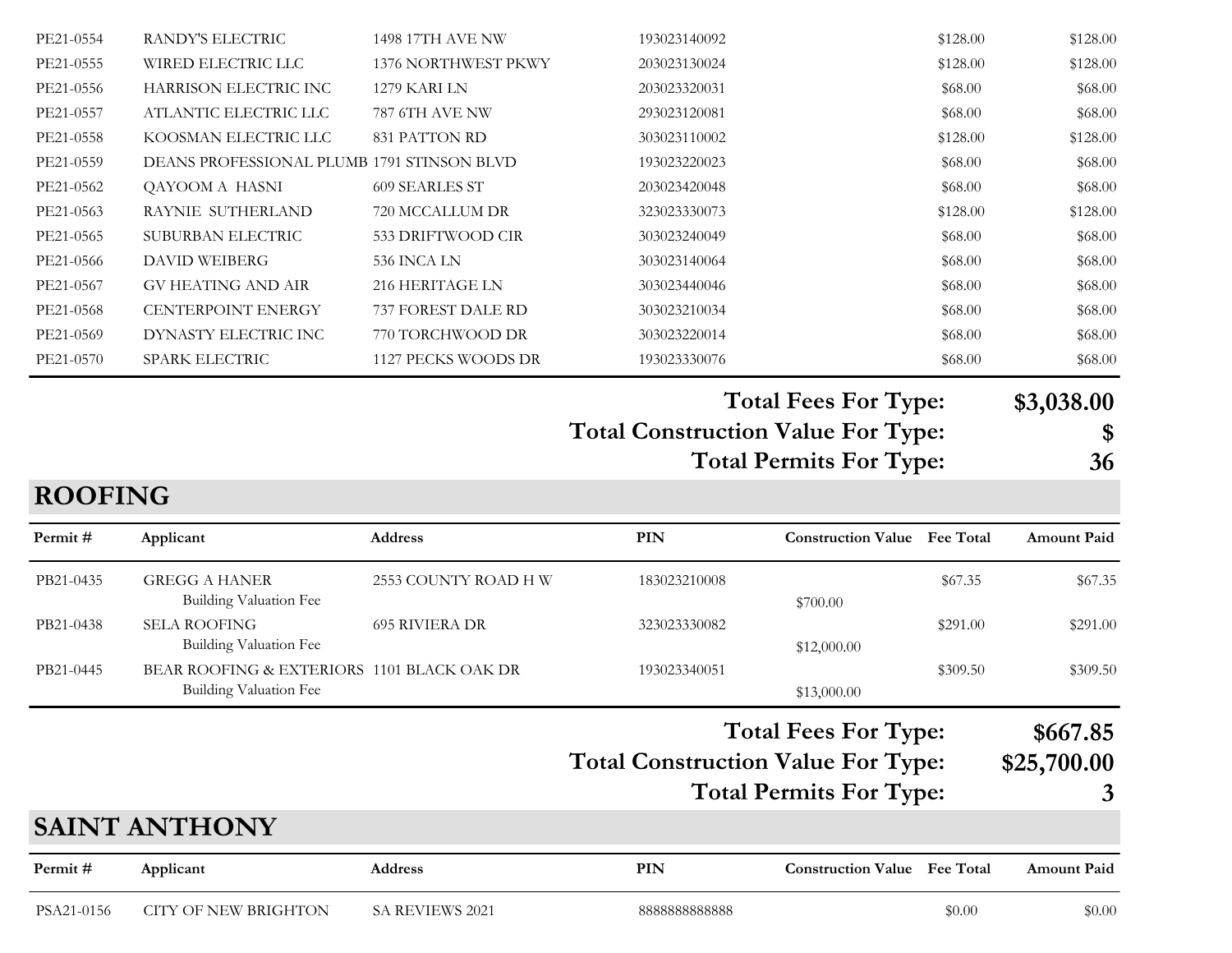| PSA21-0157 | <b>CITY OF NEW BRIGHTON</b> | SA REVIEWS 2021        | 888888888888 | \$0.00 | \$0.00 |
|------------|-----------------------------|------------------------|--------------|--------|--------|
| PSA21-0158 | <b>CITY OF NEW BRIGHTON</b> | <b>SA REVIEWS 2021</b> | 888888888888 | \$0.00 | \$0.00 |
| PSA21-0159 | <b>CITY OF NEW BRIGHTON</b> | <b>SA REVIEWS 2021</b> | 888888888888 | \$0.00 | \$0.00 |
| PSA21-0160 | <b>CITY OF NEW BRIGHTON</b> | <b>SA REVIEWS 2021</b> | 888888888888 | \$0.00 | \$0.00 |
| PSA21-0161 | <b>CITY OF NEW BRIGHTON</b> | <b>SA REVIEWS 2021</b> | 888888888888 | \$0.00 | \$0.00 |
| PSA21-0162 | <b>CITY OF NEW BRIGHTON</b> | <b>SA REVIEWS 2021</b> | 888888888888 | \$0.00 | \$0.00 |
| PSA21-0163 | <b>CITY OF NEW BRIGHTON</b> | <b>SA REVIEWS 2021</b> | 888888888888 | \$0.00 | \$0.00 |
| PSA21-0164 | <b>CITY OF NEW BRIGHTON</b> | <b>SA REVIEWS 2021</b> | 888888888888 | \$0.00 | \$0.00 |
| PSA21-0165 | <b>CITY OF NEW BRIGHTON</b> | <b>SA REVIEWS 2021</b> | 888888888888 | \$0.00 | \$0.00 |
| PSA21-0166 | <b>CITY OF NEW BRIGHTON</b> | <b>SA REVIEWS 2021</b> | 888888888888 | \$0.00 | \$0.00 |
| PSA21-0167 | <b>CITY OF NEW BRIGHTON</b> | SA REVIEWS 2021        | 888888888888 | \$0.00 | \$0.00 |
| PSA21-0168 | <b>CITY OF NEW BRIGHTON</b> | SA REVIEWS 2021        | 888888888888 | \$0.00 | \$0.00 |
|            |                             |                        |              |        |        |

## **Total Fees For Type: \$0.00**

**Total Construction Value For Type: \$ Total Permits For Type: 13**

#### **SEWER & WATER**

| Permit #   | Applicant              | <b>Address</b> | PIN          | <b>Construction Value</b> Fee Total |         | <b>Amount Paid</b> |
|------------|------------------------|----------------|--------------|-------------------------------------|---------|--------------------|
| PSW21-0037 | ROTO ROOTER            | 1874 3RD ST SW | 313023140056 |                                     | \$93.00 | \$93.00            |
| PSW21-0038 | JOES SEWER SERVICE INC | 732 8TH AVE NW | 293023210085 |                                     | \$93.00 | \$93.00            |
| PSW21-0039 | JOES SEWER SERVICE INC | 14 14TH AVE SW | 323023220020 |                                     | \$93.00 | \$93.00            |

**Total Fees For Type: \$279.00**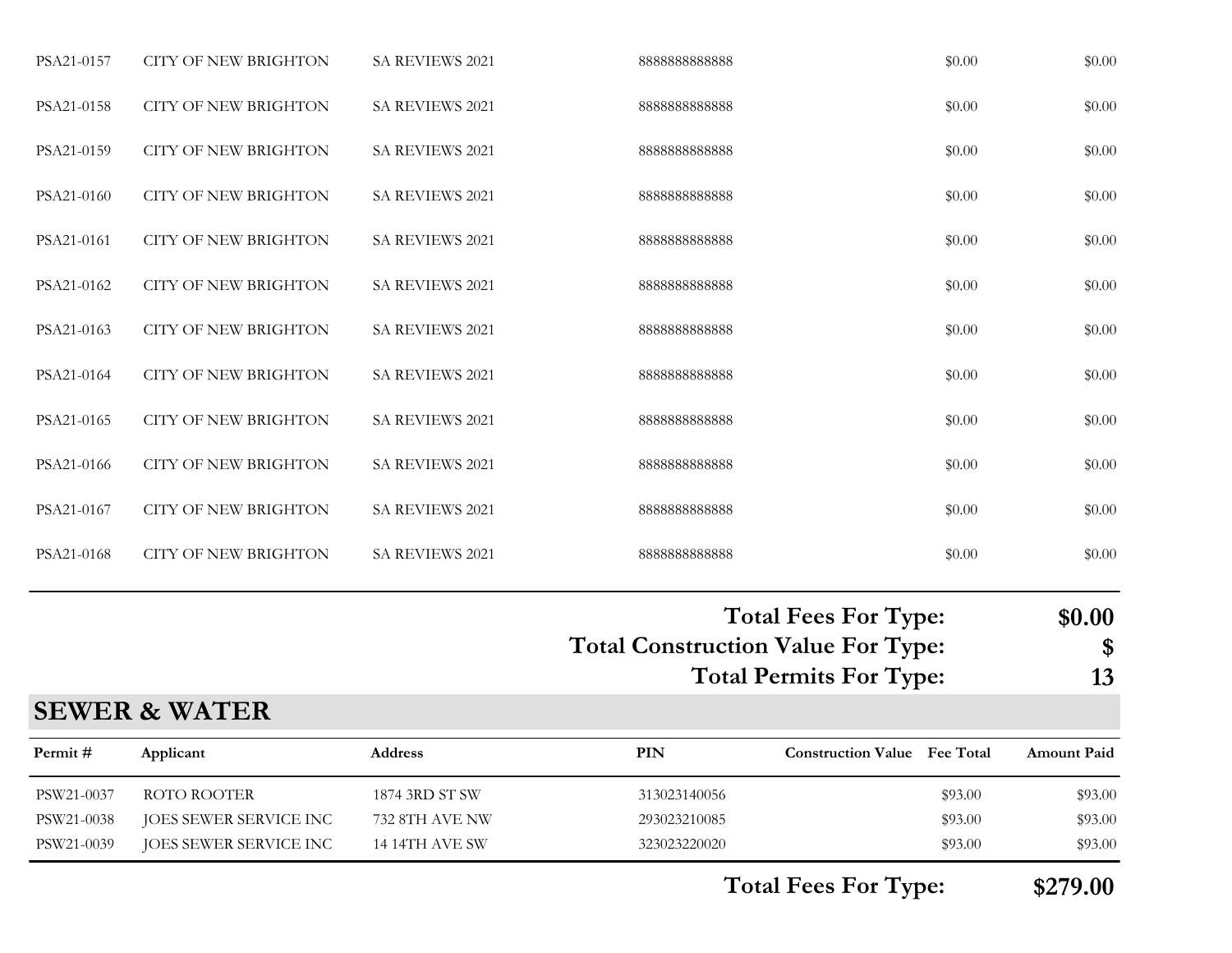|               |                                                                             |                       | <b>Total Construction Value For Type:</b><br><b>Total Permits For Type:</b> |              |                                                                                                            | \$<br>3  |                         |
|---------------|-----------------------------------------------------------------------------|-----------------------|-----------------------------------------------------------------------------|--------------|------------------------------------------------------------------------------------------------------------|----------|-------------------------|
| <b>SIDING</b> |                                                                             |                       |                                                                             |              |                                                                                                            |          |                         |
| Permit#       | Applicant                                                                   | <b>Address</b>        |                                                                             | <b>PIN</b>   | <b>Construction Value Fee Total</b>                                                                        |          | <b>Amount Paid</b>      |
| PB21-0446     | BEAR ROOFING & EXTERIORS 1569 LONG LAKE RD<br><b>Building Valuation Fee</b> |                       |                                                                             | 203023230026 | \$20,000.00                                                                                                | \$439.00 | \$439.00                |
|               |                                                                             |                       |                                                                             |              | <b>Total Fees For Type:</b><br><b>Total Construction Value For Type:</b><br><b>Total Permits For Type:</b> |          | \$439.00<br>\$20,000.00 |
|               | <b>SIGN TEMPORARY</b>                                                       |                       |                                                                             |              |                                                                                                            |          |                         |
| Permit#       | Applicant                                                                   | <b>Address</b>        |                                                                             | <b>PIN</b>   | <b>Construction Value</b> Fee Total                                                                        |          | <b>Amount Paid</b>      |
| PSIGN21-0020  | Salem Baptist Church                                                        | 2351 RICE CREEK RD    |                                                                             | 183023430043 |                                                                                                            | \$80.00  | \$80.00                 |
|               |                                                                             |                       |                                                                             |              | <b>Total Fees For Type:</b><br><b>Total Construction Value For Type:</b><br><b>Total Permits For Type:</b> |          | \$80.00<br>\$<br>1      |
| <b>SOLAR</b>  |                                                                             |                       |                                                                             |              |                                                                                                            |          |                         |
| Permit#       | Applicant                                                                   | <b>Address</b>        |                                                                             | PIN          | <b>Construction Value Fee Total</b>                                                                        |          | <b>Amount Paid</b>      |
| PBR21-0324    | ALL ENERGY SOLAR                                                            | 2100 OLD HIGHWAY 8 NW |                                                                             | 173023410003 |                                                                                                            | \$118.00 | \$118.00                |
|               |                                                                             |                       |                                                                             |              | <b>Total Fees For Type:</b>                                                                                |          | \$118.00                |

# **Total Construction Value For Type: \$**

# **Total Permits For Type: 1 PIN Construction Value Permit # Applicant Address Fee Total Amount Paid STREET & CURB**

PENG21-0003 PATRICK DORN CONSTRUCTIC 656 13TH AVE NW 293023230014 \$730.00 \$730.00 \$730.00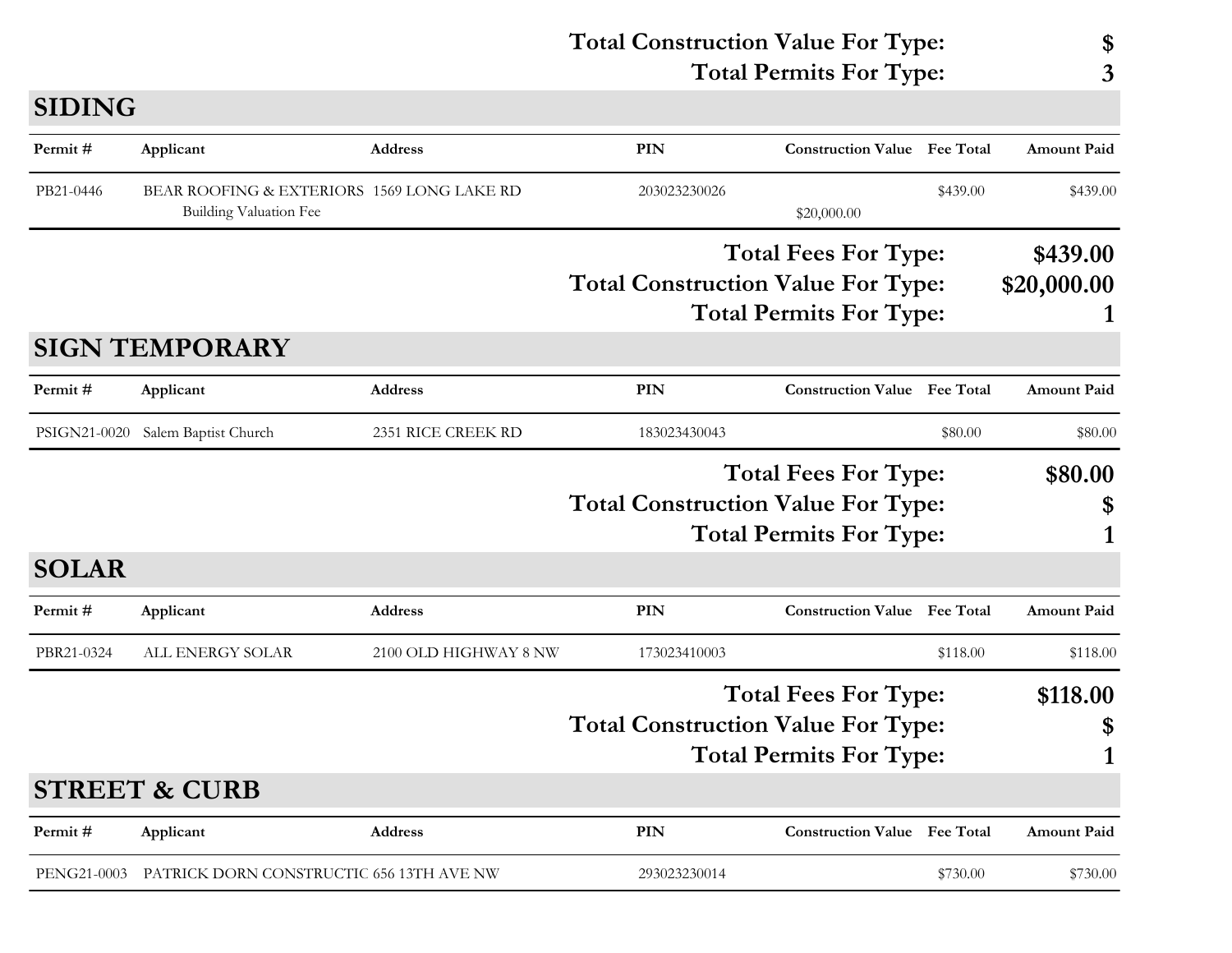#### **Total Fees For Type: \$730.00**

### **Total Construction Value For Type: \$**

**Total Permits For Type: 1**

#### **WATER HEATER**

| Permit#   | Applicant                                            | <b>Address</b>         | <b>PIN</b>                                | <b>Construction Value</b> Fee Total |          | <b>Amount Paid</b> |
|-----------|------------------------------------------------------|------------------------|-------------------------------------------|-------------------------------------|----------|--------------------|
| PP21-0303 | PAUL BUNYAN PLUMBING LLC 1531 15TH ST NW             |                        | 203023230061                              |                                     | \$70.50  | \$70.50            |
| PP21-0304 | PAUL BUNYAN PLUMBING LLC 1501 19TH AVE NW            |                        | 193023140040                              |                                     | \$70.50  | \$70.50            |
| PP21-0305 | PAUL BUNYAN PLUMBING LLC 1802 RICE CREEK RD          |                        | 183023410055                              |                                     | \$70.50  | \$70.50            |
| PP21-0306 | PAUL BUNYAN PLUMBING LLC 1802 RICE CREEK RD          |                        | 183023410055                              |                                     | \$70.50  | \$70.50            |
| PP21-0317 | BOYS AIRTECH HEATING, COC 2091 LONGVIEW DR           |                        | 183023130006                              |                                     | \$70.50  | \$70.50            |
| PP21-0318 | NORBLOM PLUMBING CO                                  | 1550 19TH TER NW       | 173023330003                              |                                     | \$70.50  | \$70.50            |
| PP21-0319 | ERICKSON PLBG, HTG & COOL 2350 TIOGA CT              |                        | 303023420092                              |                                     | \$70.50  | \$70.50            |
| PP21-0320 | 4FRONT ENERGY SOLUTIONS 316 2ND AVE SE               |                        | 333023230125                              |                                     | \$70.50  | \$70.50            |
| PP21-0321 | KRINKIE HEATING & AIR                                | 1748 DAISY CT          | 183023140099                              |                                     | \$70.50  | \$70.50            |
| PP21-0322 | 4FRONT ENERGY SOLUTIONS 544 RIVIERA DR               |                        | 323023310069                              |                                     | \$70.50  | \$70.50            |
| PP21-0323 | NORBLOM PLUMBING CO                                  | 772 TORCHWOOD CT       | 303023220046                              |                                     | \$70.50  | \$70.50            |
| PP21-0328 | HERO PLUMBING HEATING & 663 2ND AVE NW               |                        | 293023140012                              |                                     | \$70.50  | \$70.50            |
| PP21-0329 | MR ROOTER PLUMBING                                   | <b>174 17TH AVE NW</b> | 303023440091                              |                                     | \$70.50  | \$70.50            |
|           |                                                      |                        |                                           | <b>Total Fees For Type:</b>         |          | \$916.50           |
|           |                                                      |                        | <b>Total Construction Value For Type:</b> |                                     |          | \$                 |
|           |                                                      |                        | <b>Total Permits For Type:</b>            |                                     |          | 13                 |
|           | <b>WINDOWS/DOORS</b>                                 |                        |                                           |                                     |          |                    |
| Permit#   | Applicant                                            | Address                | PIN                                       | <b>Construction Value Fee Total</b> |          | <b>Amount Paid</b> |
| PB21-0422 | MINNESOTA RUSCO INC<br><b>Building Valuation Fee</b> | <b>65 WINDSOR CT</b>   | 313023120081                              |                                     | \$673.47 | \$673.47           |
| PB21-0436 | PELLA NORTHLAND                                      | <b>63 OAKWOOD DR</b>   | 313023110062                              | \$36,938.00                         | \$216.51 | \$216.51           |
|           | <b>Building Valuation Fee</b>                        |                        |                                           | \$7,016.00                          |          |                    |
| PB21-0439 | RENEWAL BY ANDERSEN LLC 1892 18TH ST NW              |                        | 183023440067                              |                                     | \$290.56 | \$290.56           |
|           | <b>Building Valuation Fee</b>                        |                        |                                           | \$11,113.00                         |          |                    |

PB21-0440 DESIGNCRAFT CONSTRUCTION 2056 CEDAR DR 183023120068 \$105.80 \$105.80 \$105.80 Building Valuation Fee  $$1,600.00$